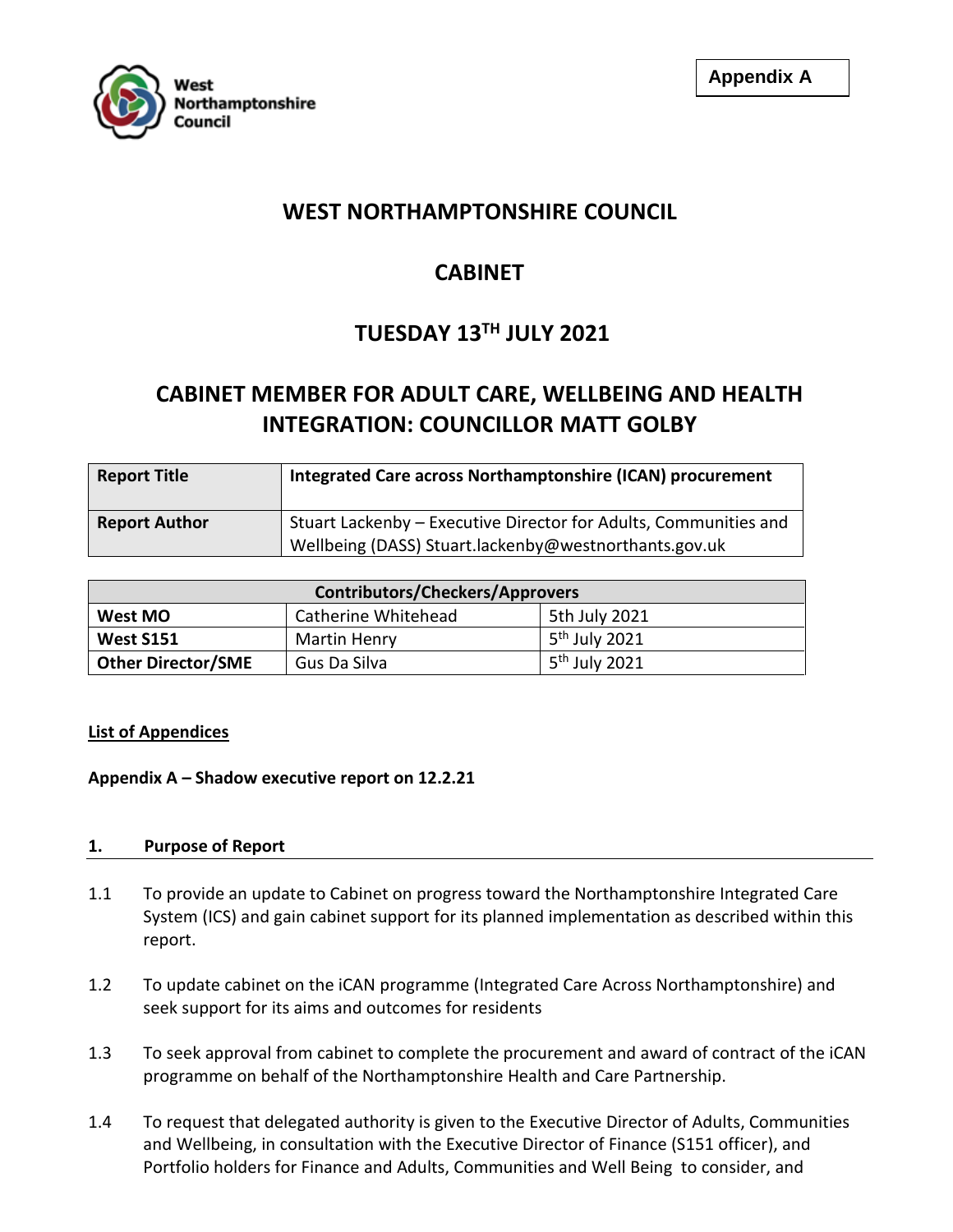determine the need for a one-off revenue contribution from the Council of up to £1m, towards ICAN, where there is a clear and evidenced return on investment.

#### **2. Executive Summary**

#### **Integrated Care System**

2.1 Over the past 3 months the Northamptonshire Health and Care Partnership have been working to define and establish potential local arrangements for the Northamptonshire ICS in readiness for the  $1<sup>st</sup>$  April 2022 national legal deadline. This report sets out the work to date in establishing the ICS which will operate at a County wide level from an overall Northamptonshire system perspective but with local strategy and service delivery built around the West Northamptonshire Health and Wellbeing Board. How services come together at a Unitary Council and Neighbourhood level will be the focus of further work over the next 6 months.

# **Integrated Care Across Northamptonshire – iCAN**

2.2 iCAN is one of four system priorities for the ICS and this report sets out the recommended approach to mobilise a system partner to enable the programme to be taken forward and for associated efficiencies to be delivered.

#### **3. Recommendations**

It is recommended that Cabinet:

- a) Note the progress toward establishing the Integrated Care System and the further work required to describe how the ICS will operate at a Council and neighbourhood level.
- b) Delegate to the Executive Director for Adults, Communities and Wellbeing in consultation with the Cabinet member for Adult Social Care and Public Health the decision whether to modify the adult social care TOM contract (with Newton Europe).
- c) Recommend to Council the approval of one-off revenue funding of up to £1m to be agreed from general fund balances to contribute to the iCAN programme, subject to satisfactory evidence of a likelihood of a positive return on the investment.
- d) Delegate to the Executive Director of Adults, Communities and Wellbeing, in consultation with his Portfolio Holder the Executive Director of Finance (S151 officer), and the Portfolio holder for Finance the power to determine whether there is satisfactory evidence of a likelihood of a return on the investment.
- e) Note that the iCAN funding will be included within the Better Care Fund section 75 and that this will be reported to and governed through the West Northamptonshire Health and Wellbeing Board.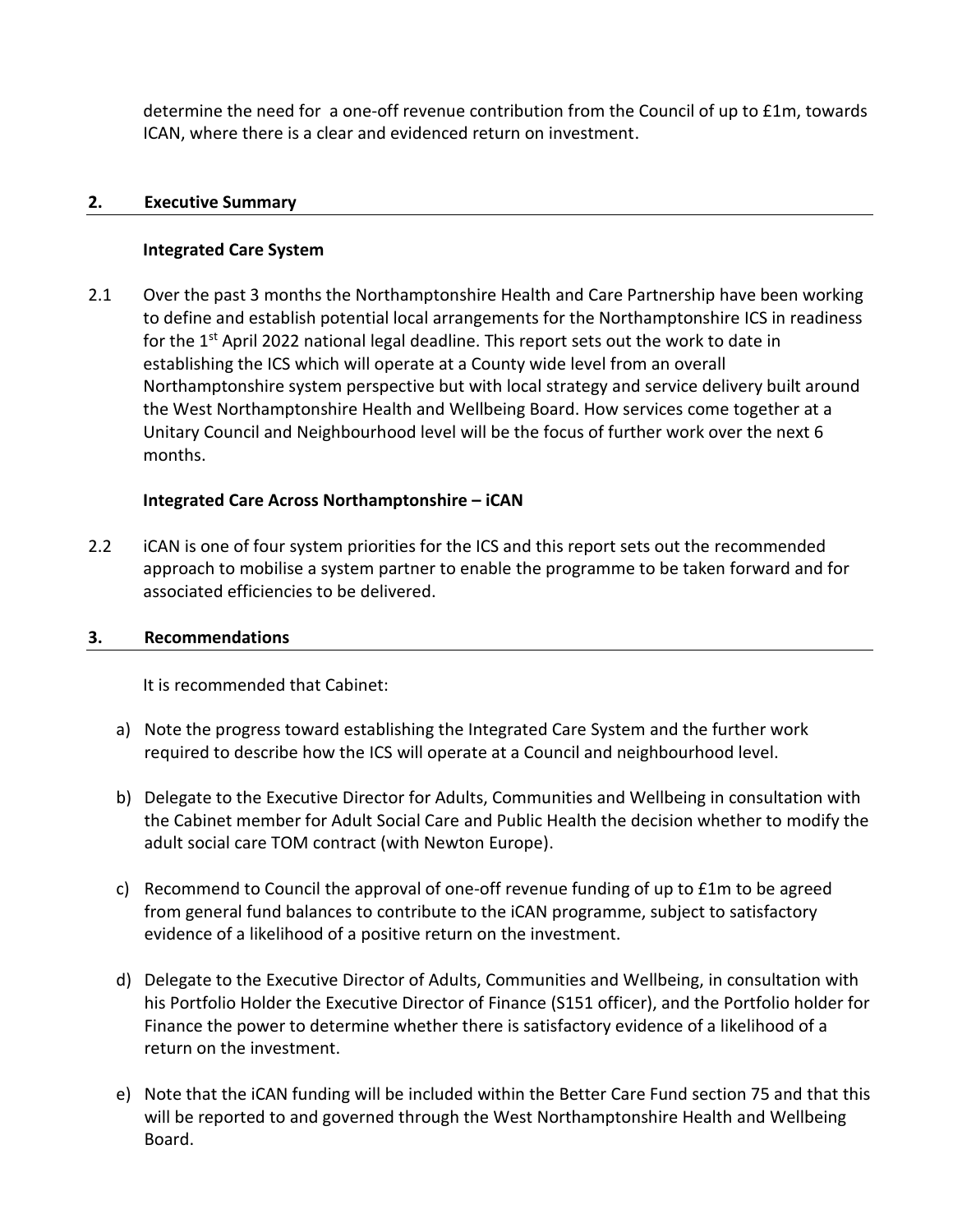#### **4. Reason for Recommendations**

- 4.1 To respond to national guidance and requirements including the white paper Integration and innovation: working together to improve health and social care for all (Feb 21) and the formation of the ICS (integrated care system) since April 2021.
- 4.2 To support the realisation of benefits across health and social care to achieve improved outcomes for residents, reduced operating costs and to reduce reliance on acute hospital care.
- 4.3 To utilise health funding to support the joint objectives outlined.
- 4.4 To progress the proposed changes before the winter of 2021 in order to secure early benefits and changes in ways of working ahead of anticipated high demand in hospitals and risk of poorer outcomes. This will minimise the risks and uncertainty of both demand and costs that are predicted for winter 2021.
- 4.5 To further enable the integration of Adult Social Care and Health.

#### **5. Report Background**

- Integrated Care System
- 5.1 The NHS began its journey towards becoming an Integrated Care System four years ago, initially with the creation of Sustainability and Transformation Partnerships (STPs) in 2016, and then the concept of Integrated Care Systems (ICSs) from 2018. There are now 29 ICSs serving 35 million people, more than 60% of England's population, with the remaining 13 STPs now designated as ICSs from April 2021.
- 5.2 Integrated care systems have enabled our health and care organisations to join forces and apply their collective strength and resources to addressing the country's biggest health challenges, many exacerbated by Covid-19.
- 5.3 In November 2020 NHS England and NHS Improvement published *Integrating care: Next steps to building strong and effective integrated care systems across England*.
- 5.4 It described the core purpose of an ICS being to:
	- improve outcomes in population health and healthcare
	- tackle inequalities in outcomes, experience and access
	- enhance productivity and value for money
	- help the NHS support broader social and economic development
- 5.5 The NHS Long Term Plan confirmed that all parts of England would be served by an integrated care system from April 2021, building on the lessons of the earliest systems, achievements of earlier work through sustainability and transformation partnerships and vanguards and the lessons of joined up working in COVID. Further national guidance and requirements on the ICS are included in the white paper Integration and innovation: working together to improve health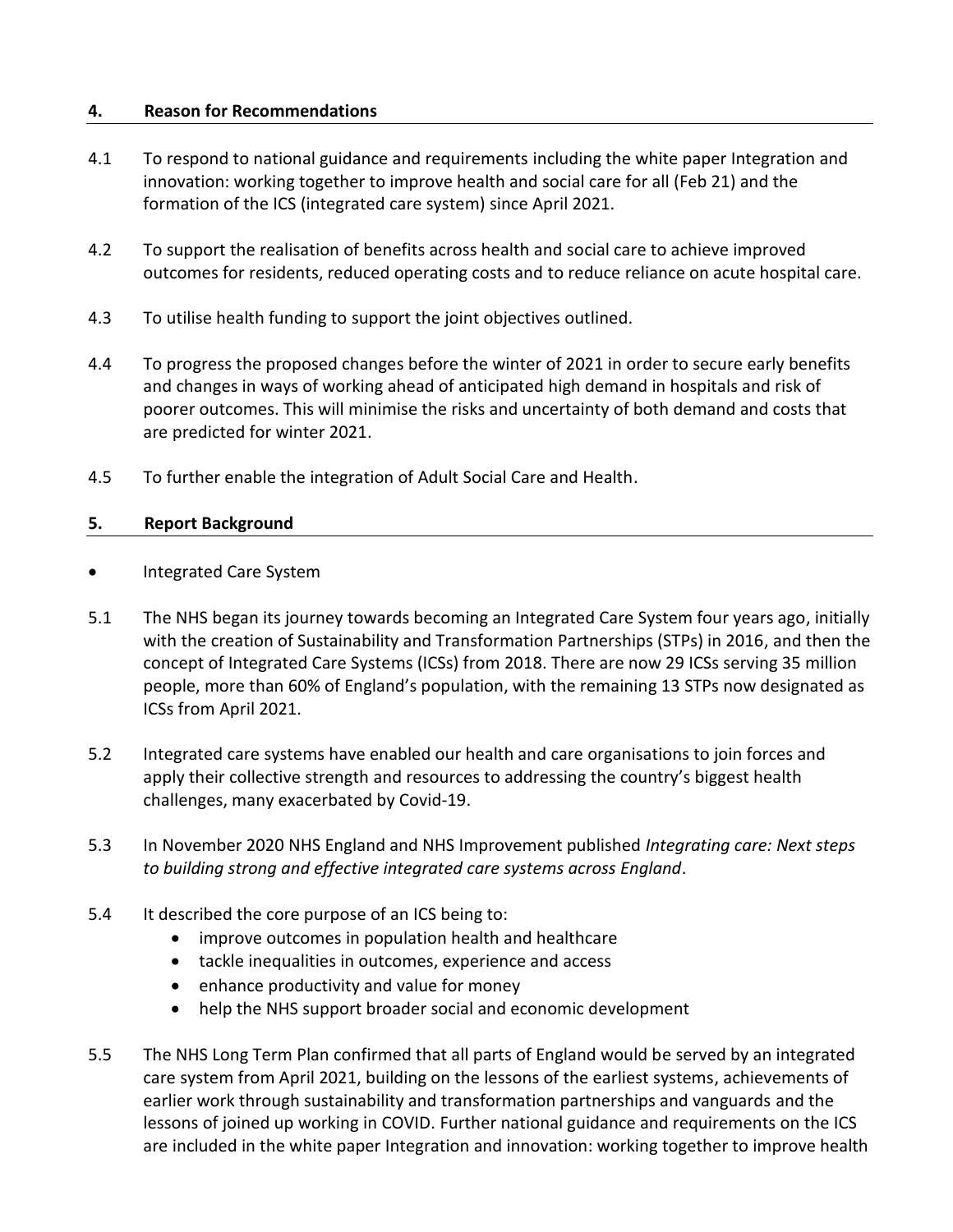and social care for all (Feb 21) and the formation of the ICS (integrated care system) since April 2021.

- 5.6 In an integrated care system, NHS organisations, in partnership with local councils and others, take collective responsibility for managing resources, delivering NHS care, and improving the health and care of the population they serve. This will be supported by legislation that mandates this, the dissolution of CCGs (Clinical Commissioning Groups) into statutory ICS bodies and sets out the role of Local Authorities as key partners in future integrated care.
- 5.7 Further National guidance published 16th June established that the ICS development should be rooted in underlying principles of subsidiarity and collaboration. The guidance went on to describe common features that every system is expected to have and develop, as the foundations for integrating care, with local flexibility in how best to design these to achieve consistent national standards and reduce inequalities, as:
	- decisions taken closer to, and in consultation with, the communities they affect are likely to lead to better outcomes
	- collaboration between partners, both within a place and at scale, is essential to address health inequalities, sustain joined-up, efficient and effective services and enhance productivity
	- local flexibility, enabled by common digital capabilities and coordinated flows of data, will allow systems to identify the best way to improve the health and wellbeing of their populations.
- 5.8 Over the past 3 months the Northamptonshire Health and Care Partnership have been working to define and establish potential local arrangements for the Northamptonshire ICS in readiness for the 1<sup>st</sup> April 2022 legal deadline. This work has also included a focus on how the CCG will be replaced by a new organisation called the Statutory ICS body which will receive health funding from government to be distributed across the local system whilst also being accountable for the money that it spent.
- 5.9 The Northamptonshire ICS is envisaged to operate at four geographical levels of place as described in the Image below; with the key focus being taking decisions, delivering care and providing services as close as possible to communities and those that need it.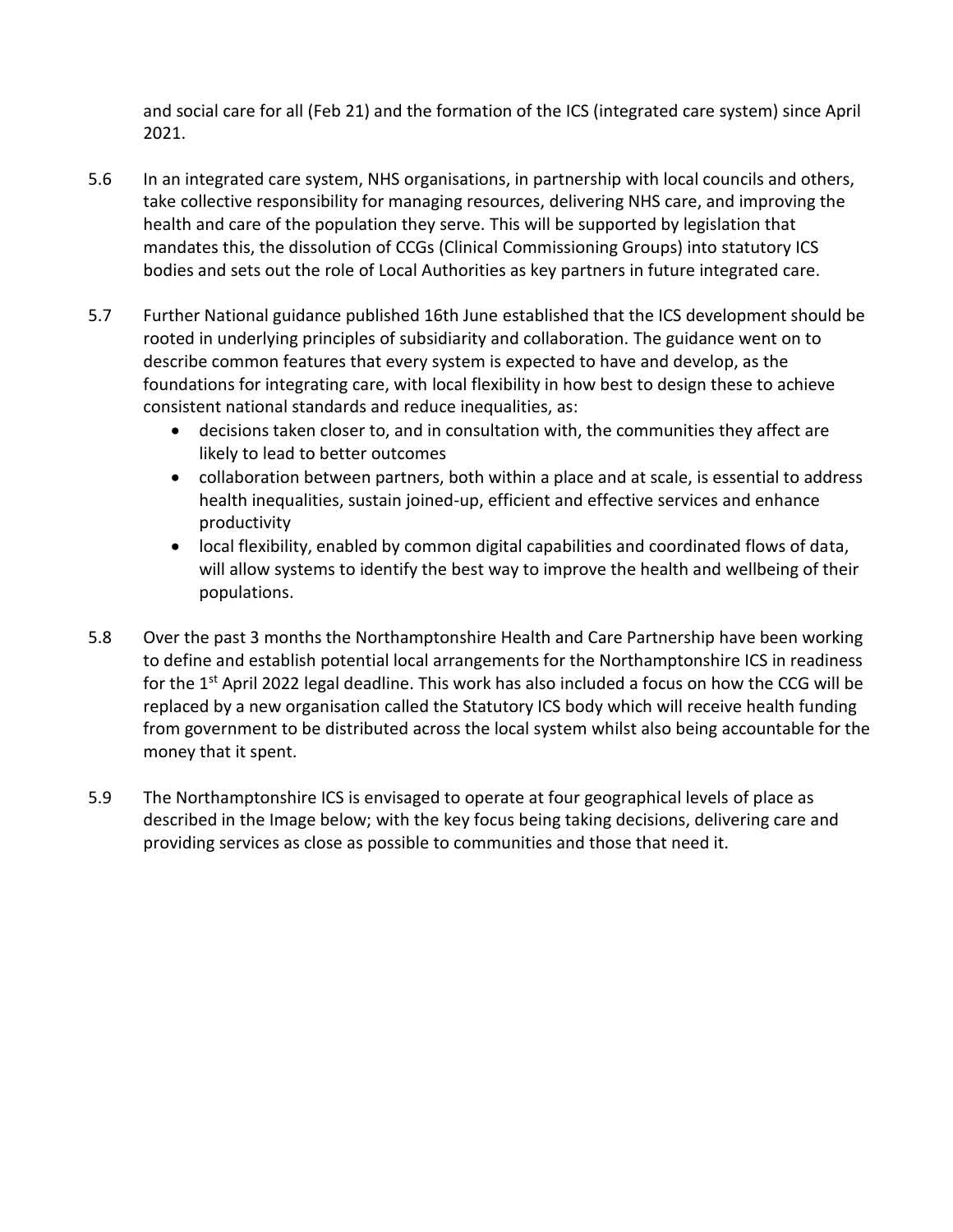

- 5.10 Across this ICS, four key collaborative priorities have been identified and agreed by partners. Although commissioned at a system level will be structurally delivered through the four geographical levels of the system described above. The identified priorities are;
	- iCAN collaborative
	- Mental Health collaborative
	- Elective Care collaborative
	- Children and Young People collaborative
- 5.11 The four geographical levels and collaboratives would be structured around the following clear governance and oversight structures which collaborate to enable the integration of local services, as depicted and described below.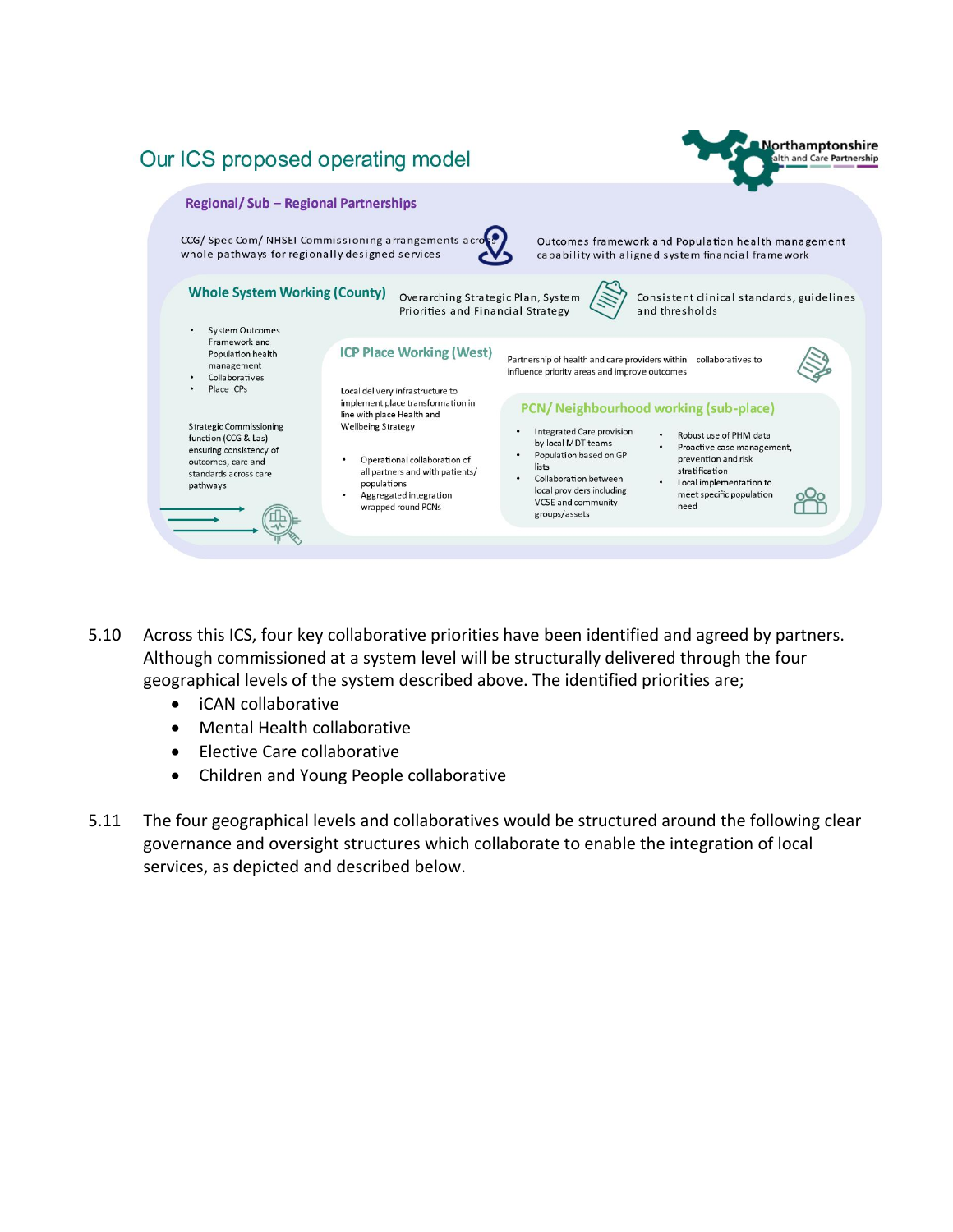

- ICS Statutory Board The Northamptonshire ICS Statutory Board will bring together leaders from across the system, and is accountable for overall performance and use of resources. The (small) size of our system means that we have an opportunity to build a Board which includes the most comprehensive possible range of NHS and Local Authority partners working across the County.
	- $\circ$  The statutory body will include Local Authority Leaders and Chief Executives, as well as NHS leaders and non-executives (as will be required by legislation).
	- o The ICS Strategic Commissioner will provide a management function to support the ICS Statutory Board in strategic commissioning activities relating to countywide collaboratives, and to link to East Midlands specialist services planning.
- Health and Care Partnership Board/Health and Wellbeing Boards Our Health and Care Partnership Board will be made up from the membership of our two Health and Wellbeing Boards and our ICS statutory Board. The Board will meet twice per year, in order to;
	- $\circ$  (i) consider progress against our Outcomes Framework over the past year, and (ii) agree a systemwide health and care strategy (or an update to the existing strategy, as appropriate) to improve population outcomes. This then forms the key mandate for the ICS statutory board, our Places and our Collaboratives.
- 5.12 This focussed role, membership and meeting arrangements will ensure that the Health and Care Partnership Board adds value over and above both the ICS Statutory Body and our Health and Wellbeing Boards, and also that it avoids involvement in operational business which duplicates other forums. The ICS Statutory Board Chair will also chair the Health and Care Partnership Board.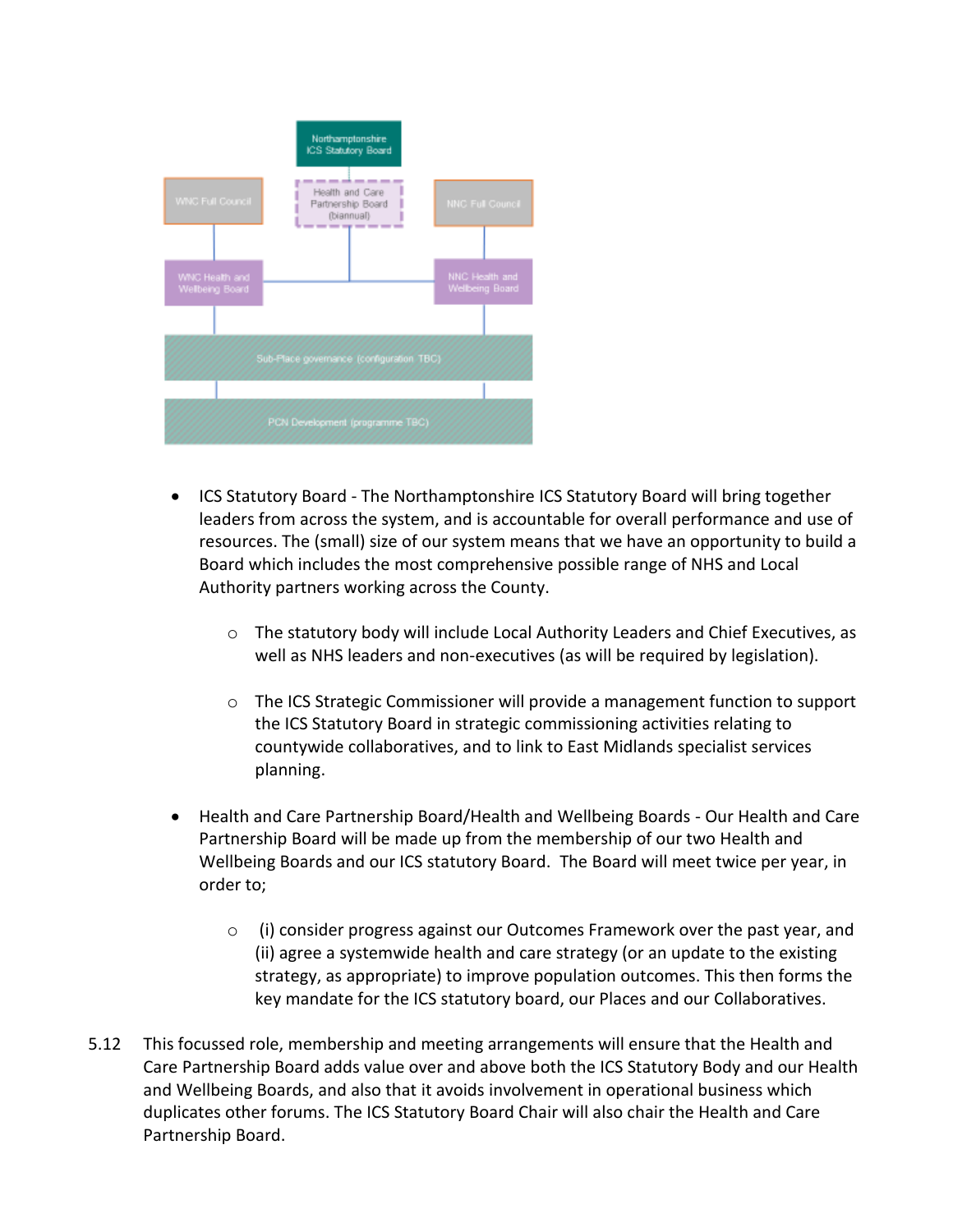- 5.13 Work to date has been orientated around the ICS at a system level with the role of Place and the Health and Wellbeing Board requiring further engagement with members of the Council and its partners. This work will ensure that the board owns and develops a Health and Wellbeing Strategy for West Northants, focused on its inequalities, health challenges and solutions and that this drives local service design.
- 5.14 Cabinet is therefore asked to support the direction of travel identified in the report and further work required to define how the integrated care system will operate at a Unitary Council and neighbourhood level.

#### **Integrated Care Across Northamptonshire - iCAN**

- 5.15 Our population is growing older and people are living longer with complex conditions. The number of people living in Northamptonshire is expected to grow from 741,000 in 2018 to 803,000 by 2028 – that's an increase of more than 8% in 10 years. But for our elderly population there has been a steady increase in the over 65s of around 65% from 122,000 in 2014 to an anticipated 201,000 by 2034 and this its rising and faster than most other areas. We are also seeing a rise in mental health demand and the longer term implications of some of our health inequalities.
- 5.16 Until very recently our health and care organisations were accountable only for the specific care that they provide to the patient or service user. Unfortunately, this has meant that someone who needs care for a variety of conditions could be receiving services from five or six different organisations with very little coordination between them. This is confusing and a wasteful use of resources, and the reality is that this situation leaves no one taking overall responsibility for the coordination of this fragmented care.
- 5.17 But as a set of system partners we have increasingly seen the benefits for staff and patients of working together and this has been proven in COVID where the barriers to doing the right things and getting the best outcomes have been broken down. We have been working together on a joint programme of change and transformation, ICAN (integrated care across Northamptonshire), that will permanently change how we work, where and how we provide care and improve outcomes for people. We have undertaken significant analysis of our challenges and compared ourselves to others and we see a huge opportunity for improvement.
- 5.18 We want to build on this work and the requirement for the creation of our Integrated Care System (ICS) creates opportunities to act together to make change and implement the opportunities we have found. Through the procurement process undertaken we have found a partner to add the skill and capacity required to help us drive this programme at the pace and scale required to make urgent, lasting and positive change. Our aim in the longer term is to empower people to choose well, stay well and live well.

# **The need for Change**

5.19 The number of people living in Northamptonshire is expected to grow from 741,000 in 2018 to 803,000 by 2028 – that's an increase of more than 8% in 10 years.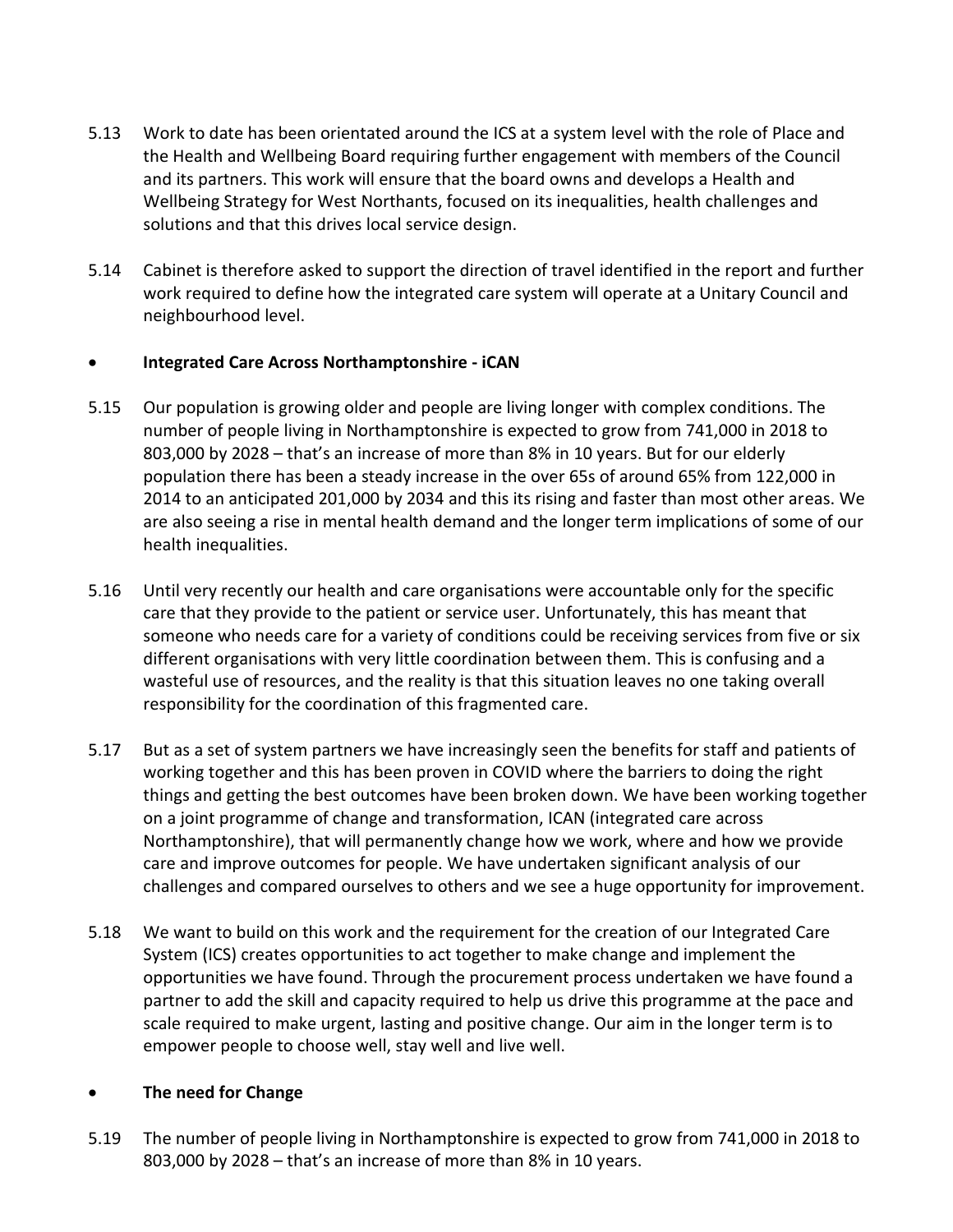- 5.20 The Northamptonshire Health and Care system has been challenged over many years and this has been characterised by:
	- Too many people being admitted to our hospitals
	- 91 over 65s are admitted each day and this is increasing
	- Patients staying too long and when they no longer need acute care
	- Delays in discharging people
	- Very high occupancy in our hospitals
	- an inability to cope with any surge in demand and pressured winters
	- Too much reliance on bed based solutions in hospital and on discharge
	- Significant financial pressure on our budgets
	- A lack of capacity in our facilities and workforce to meet the demand
	- A knock on impact to social care in care costs and market capacity to meet the demand
- 5.21 We know that we cannot continue as we are. Working under this pressure and with these demands does not produce the best outcomes for people and is inefficient. If don't make changes we will need to build more hospitals, spend more on social carer and we will need significantly more GPs to deal with the demand we expect.
- 5.22 We need to turn our focus to prevention and early intervention and we need to move away from an over reliance on bedded solutions. It is crucial that our health and social care organisations work together with the voluntary and community sectors to help older people to maintain their independence for longer. This means doing things differently, being less risk averse and offering new solutions together that keep people well in their community but also offers alternatives to hospital admissions and more effective step down options that support full recovery when they leave.
- 5.23 We also need to simplify things for our staff and patients. Our services are complex and confusing and people in our community get care from different organisations and have to repeat themselves. They have told us loud and clear they want things to be simpler, consistent and listen to them more. Making our processes and ways of working simpler will also help our community care providers to know what to expect, the care we need to procure and the outcomes we want from them.
- 5.24 iCAN is a joint initiative and builds on the transformation of Adult Social Care that was commenced in 2019. The ICAN programme would see the realisation of benefits across health and social care in terms of improved outcomes for residents, reduced operating costs and less reliance on acute hospital care as the focus shifts to more community based care, prevention and joint working.
- 5.25 We know that Acute hospital beds are extremely costly to maintain (at an estimated £200 a day) and when people stay too long, they have poor outcomes and increasing need for long term social care support. As a system we want to do more to care for more people at home, ensure they don't stay in hospital too long and that they are returned back to independence and their own homes. This is better for them, better for the hospitals and more cost effective too.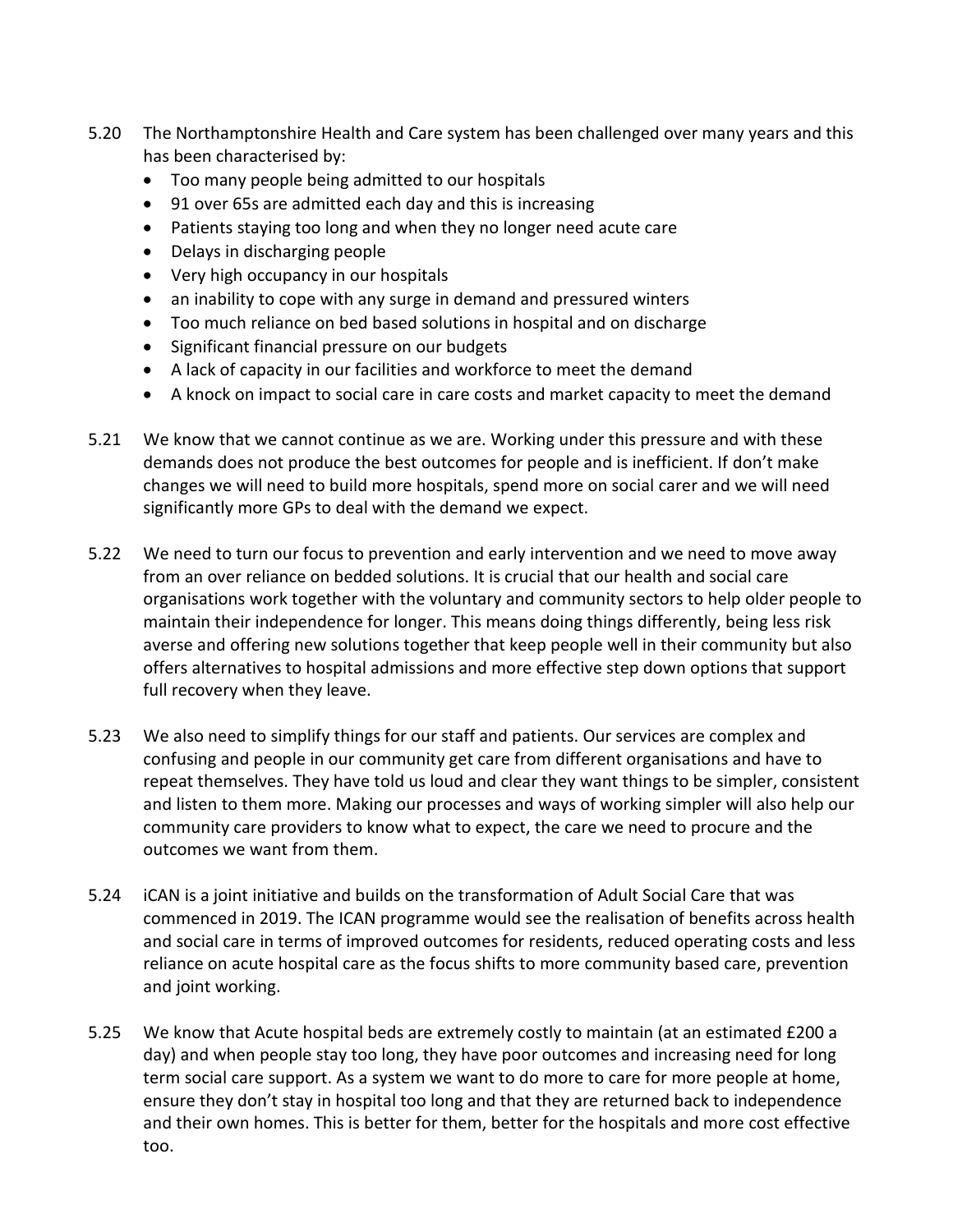- 5.26 Whilst creating significant improvement to the experience people have of health and Social Care locally, the successful implementation of iCAN is also designed to deliver between £13.3m and £18m recurrent savings to the local Health and Social Care System. These savings have been further quantified and validated by the Health Systems Directors of Finance since the previous cabinet report.
- 5.27 The programme is structured around three pillars of intervention which can be generally described as;
	- Community Resilience Supporting people to remain well and independent within their own homes through increasing access to preventative intervention and coordinated access to health and social care services etc.
	- Escalation and Front Door Supporting people at the point of crisis from a multidisciplinary perspective to remain independent, reducing the need for presentation to A&E etc.
	- Flow and Grip ensuring that Flow within acute settings is successful in that people do not stay in hospital for any time longer than they need to and responding to peaks of demand as a system rather than individual organisation.
- 5.28 Following cabinet approval on the 12.2.2021 a procurement exercise was taken forward by the Council to appoint a system transformation partner to support the implementation of the iCAN (Integrated Care Across Northamptonshire) programme on behalf of the Northamptonshire Health and Care Partnership. iCAN is one of the four priority collaboratives for the Northamptonshire ICS.
- 5.29 In response to the level of available resource stated as part of the procurement process, Newton Europe (successful bidder following the full procurement and competitive process) submitted a bid of £4.8m (against an anticipated budget envelope of £5m set out in the procurement) for delivery of two of the three pillars which the ICAN programme scope. Their proposal established that full delivery of the 18-24 month programme, would require £8m of investment based on a 100% contingent fee (where the fee would only be paid if guaranteed savings were achieved and evidenced).
- 5.30 The iCAN programme aims, can only be delivered if all three pillars of intervention are transformed as without both the community, front door and discharge changes we will continue to admit to many people (90 over 65s a day) and deliver poor outcomes. These need to be taken forward in parallel to realise the totality of improvement to people's experience and the identified efficiencies to the system.
- 5.31 This report therefore seeks cabinet permission to enable the Council to commission Newton Europe to the Value of £8m on behalf of the Northamptonshire Health and Care partnership with the one off fees covered through the ICAN contract and procurement (£4.8m) and a modification to the Council's existing Adult Social Care TOM contract with Newton Europe to commission the remaining iCAN pillar (£3.2m) . This modification would extend the Councils TOM contract for a further 18 months and ensure delivery of the community pillar and better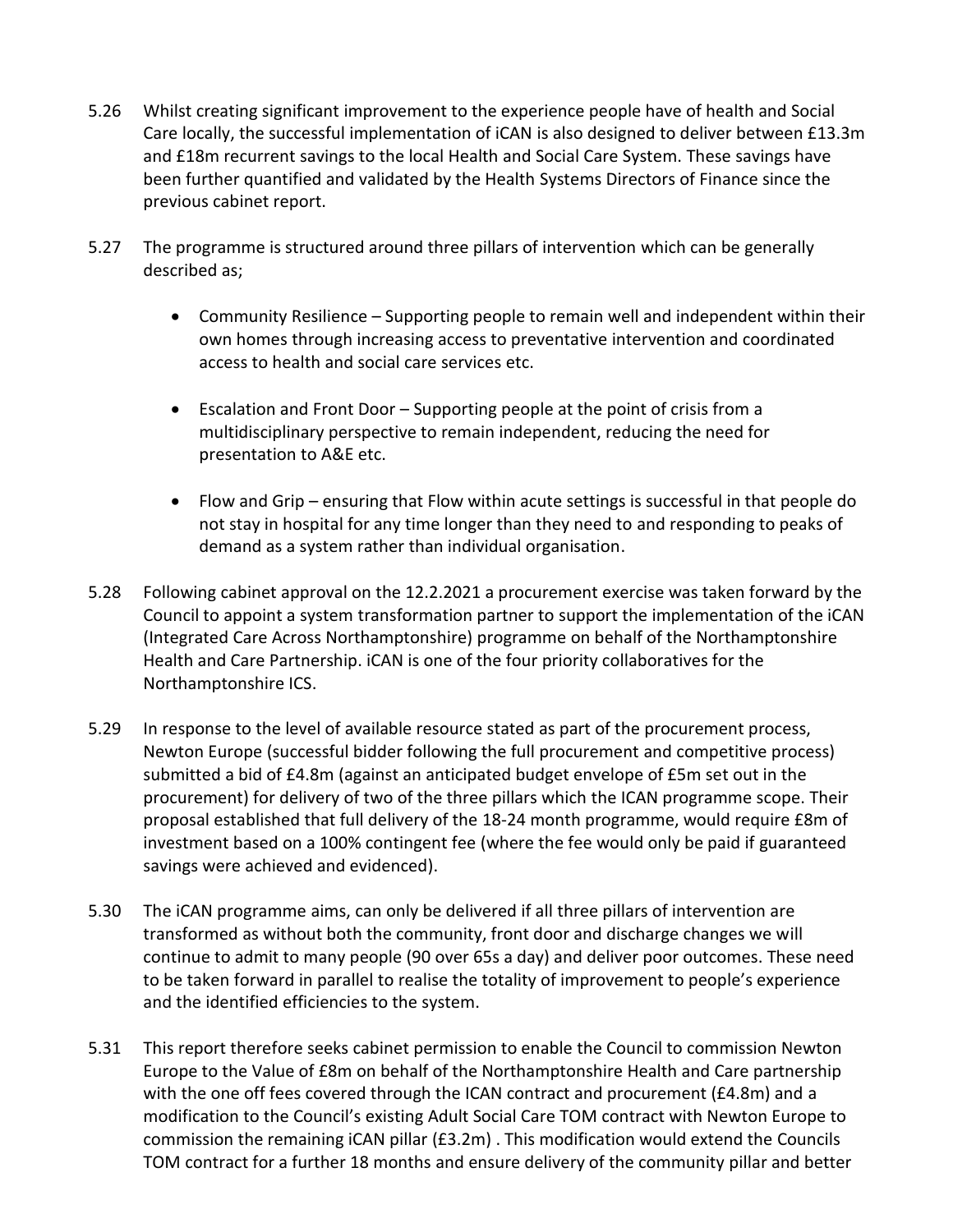support for all our residents through improved joint working across social care, GPs, community health, housing, the voluntary sector and other key community groups.

- 5.32 In taking forward this proposal the Council's legal and procurement team have advised on the approach to be within the requirements of the Public Contract Regulations 2015.
- 5.33 The modification of this contract when combined with the procurement exercise undertaken in March 2021 enables Newton Europe to be commissioned to the value of £8m for the full delivery of the iCAN. The £8m fee is structured on a 100% contingent basis against the successful delivery of £13.3m - £18m of efficiencies to the Northamptonshire health and care system.
- 5.34 The current TOM contract has a value of £6.8m when considered in the context of the Public Contract regulations 2015 this contract can be modified by up to 50% based on the criteria being met. In taking forward this proposal the Council would justification on this matter is set out below;
	- There is a provision within the contract to enable modification in that the contract allows the scope of the Programme to be extended into further areas not specifically covered in the contract in order to achieve its programme objectives (also known as the scope).
	- An additional procurement process cannot be undertaken as Newton Europe are uniquely based both technically to support the approach and have the most costeffective price.
	- The interoperability between the diagnostic work undertaken by Newton Europe prevents an alternate provider being able to take forward the approach.
	- Introducing a new provider at this point would cause significant inconvenience or substantial duplication of costs for Council and its partners.
	- The increase proposed does not exceed 50% of the value of the original contract.
	- Added complication are the winter pressures and the risk of further Covid waves require immediate interventions that cannot be achieved with the time frames of a new procurement process and the appointment of an alternate provider.
	- The modifications will not change the nature of the contract only to expand the scope.
	- As an organisation Newton Europe have evidenced experience submitted through the ICAN procurement of their ability to deliver the expectations of the ICAN programme.
- 5.35 The mobilisation of the contract would be predicated on the financial commitment being secured from partners both from a budgetary and governance perspective. The Council will not enter into a Contract for iCAN until the full health financial commitment has been finalised.
- 5.36 Work is underway to identify in detail which organisations will realise the efficiency. In the event that this work identifies that efficiencies would be realised to the Council then subject to an acceptable return on investment level, delegated authority is requested for the Executive Director of Finance in consultation with the Cabinet member for Finance to contribute to the iCAN programme. This work includes;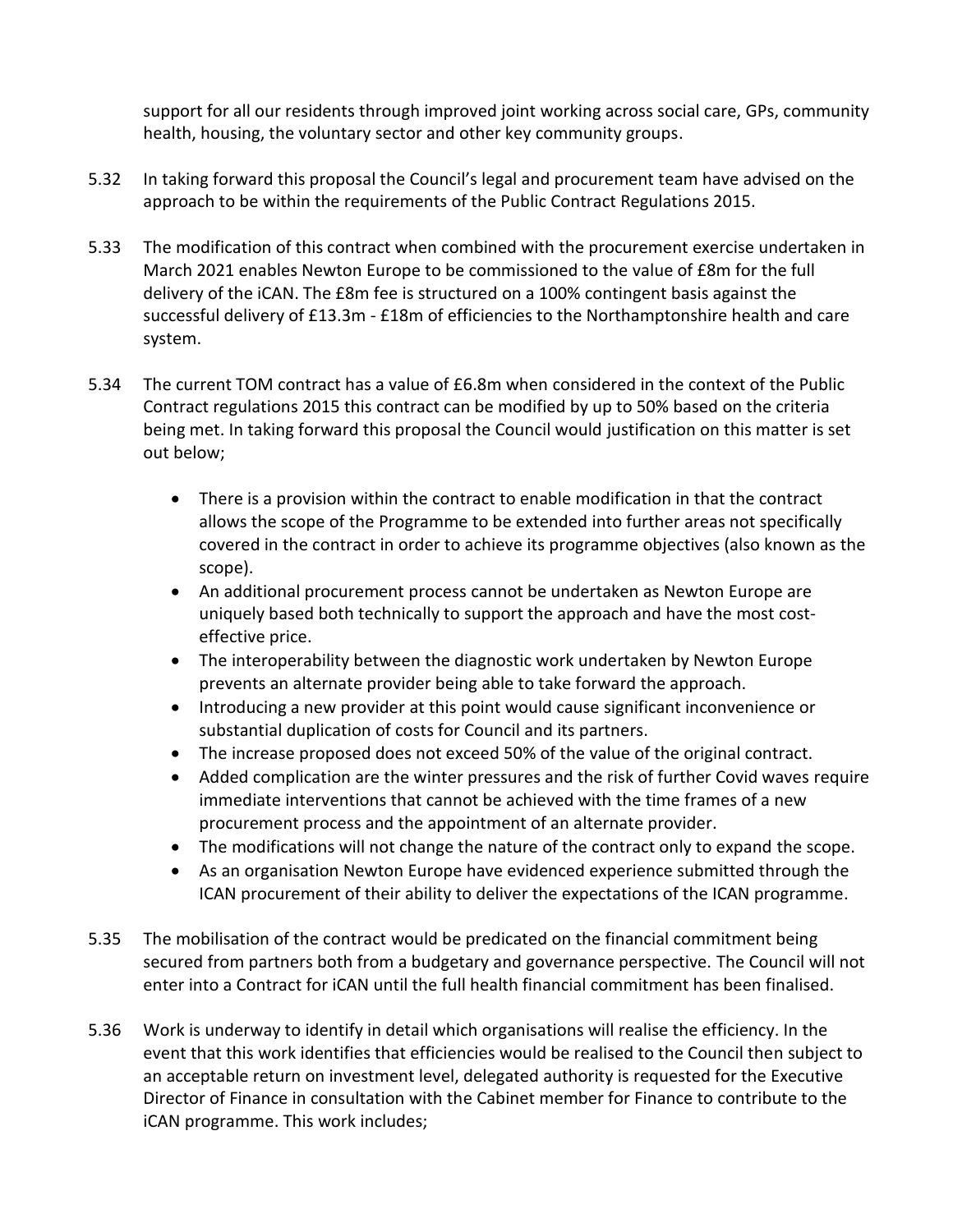- Provide a profile of targeted savings showing to which activity they may be attributed and when they are expected to arise, linking these to specific projects (or bricks).
- Identify any overlaps in the savings profiles and where savings are arising and can be attributed to specific partner organisations. This will require organisations benefiting from savings to be delivered and organisations contributing savings to the wider system to be determined. This will include WNC.
- Offer options as to how savings benefits might be distributed between the constituent organisations in order to meet the investment required to transform delivery of the service and propose a mechanism for disputes resolution
- In conjunction with the ICAN Programme highlight the priority interventions critical to improving system performance in the short term as a contribution to Winter Preparedness such that unplanned escalations and admissions are minimised and hospital stays reduced. Identification of the key work streams will be accompanied by the development of a full, detailed project plan for managing the impact of Winter pressures to which Newton Europe, in conjunction with system resources, complete all aspects relating to ICAN and TOM.
- With the ICAN Programme PMO enable the development of KPIs for programme pillars and projects which will demonstrate progress towards the savings targets and the levels of performance required to ensure that the programme, pillar and project objectives and timescales are being achieved. Each pillar and project is to benefit from a package of essential information necessary to determine its progress and performance.
- 5.37 As previously stated, the mobilisation of the contract would be predicated on the financial commitment being secured from partners both from a budgetary and governance perspective. An initial payment of £5.4m has already been identified from health to sit within the Better Care Fund for this purpose, and the additional funds will be confirmed following the final directors of Finance approval of the detailed financial analysis and evidence.
- 5.38 Again to be clear the Council will not enter into a Contract for iCAN until such a point as financial support has been agreed and received, and the Council will not make any financial contribution itself until and if we are able to evidence that the ICAN programme will result in additional savings over and above our MTFP savings plans in adults.
- 5.39 Work is underway with partners to identify in detail which organisations will realise the efficiency and the mechanisms by which it is released (for example avoided cost, cashable savings, dampened demand and reduced crisis care). Only in the event that this work identifies efficiencies would be realised to the Council, then subject to an acceptable return on investment, delegated authority is requested for the Council to contribute to the iCAN programme.
- 5.40 Subject to cabinet agreement the Council will structure the iCAN programme into the Northamptonshire Better Care Fund section 75 agreement to ensure required governance and oversight is in place and approved by the Health and Wellbeing Board.

#### **6. Issues and Choices**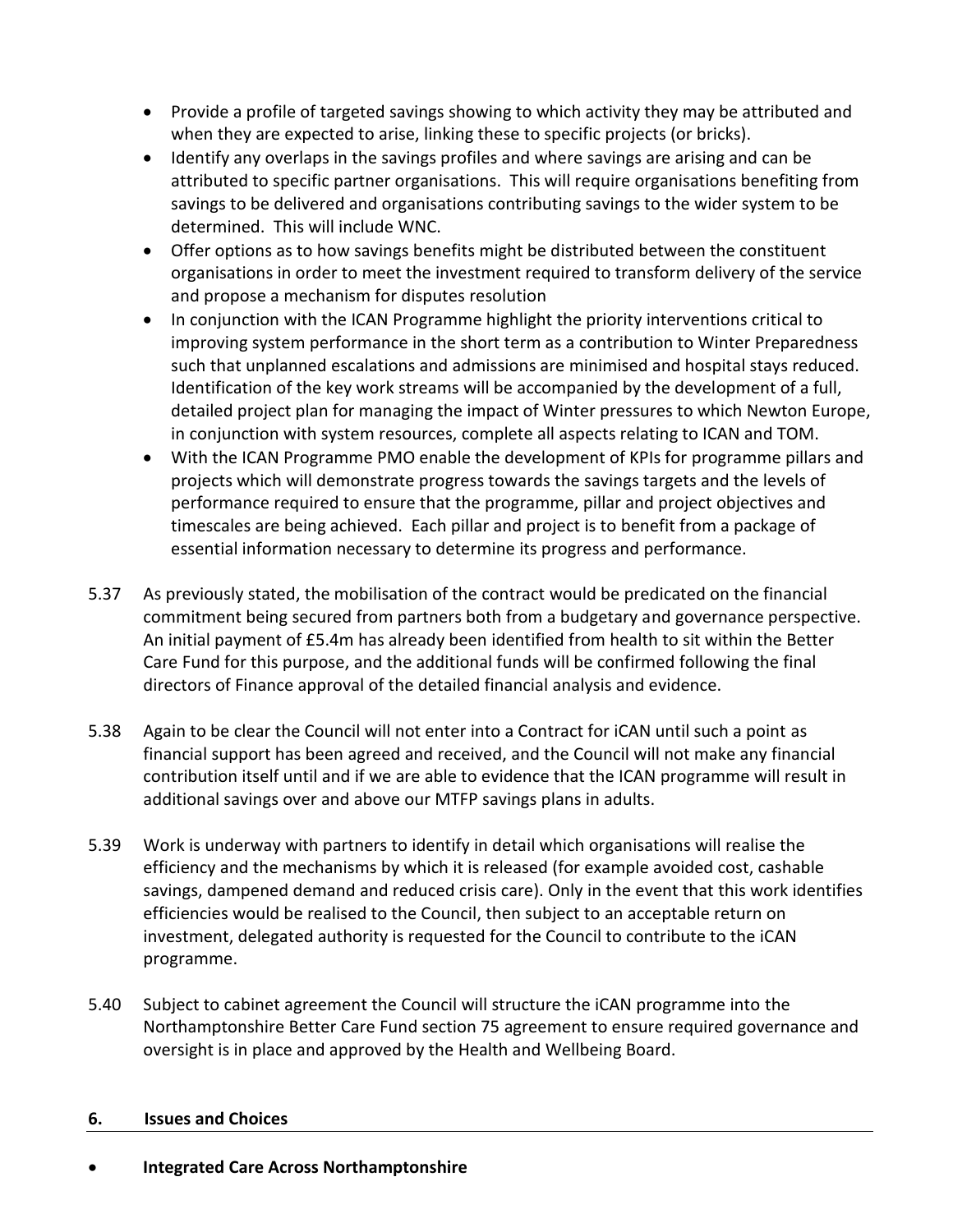- 6.1 Health partners have requested that the Council support the commissioning of the system partner for iCAN. The rationale for this decision is based upon
	- $\circ$  the strong working relationships between the Council and health partners,
	- o the Councils proven track record in taking forward a similar approach in its implementation of the Adult Social Care TOM
	- o the need to act before winter 2021 to secure the capacity and change and current pressure on health resources to support this themselves
	- o the financial advantages of the Council hosting the arrangements
- 6.2 The local system knows what needs to change and the opportunities available. However, unless we have the right capacity, with the right skills and experience to help us design new ways of working, based on evidence, we will be unable to implement the required changes sustainably at pace and scale. The consequential impact for the system of not providing the required capacity will be that at some point the demand for service will become greater than the capacity available.

# **7. Implications (including financial implications)**

# **Resources and Financial**

- [Our 2018 CQC local system review](https://www.cqc.org.uk/sites/default/files/20180706_northamptonshire_local_system_review.pdf) found patient experience for people aged 65+ was varied and sometimes unsatisfactory. Compared to our peers we:
	- admit almost 9% more people aged 65+ a day to hospital (8 out of 90 daily admissions)
	- have 12% more stranded patients (113 out of 900 overall, on average, one in three patients in acute beds and one in two in community beds no longer need to be there)
	- are twice as likely to admit patients from the community and three times as likely from care homes.

Someone who needs care for a variety of conditions could be receiving services from five or six different organisations with very little coordination between them, which is confusing, wastes resources, and leaves no one taking overall responsibility for the individual's care. It also puts them at higher risk of an emergency department attendance or admission when things go wrong.

This is not what people want. It does not achieve the best outcomes for them1. It is not the quality of care our organisations want for our residents. And with rising demand for health and care services in Northamptonshire and an underlying system deficit of £117m as of June 2021, it is not sustainable.

 $\overline{a}$ <sup>1</sup> https://www.england.nhs.uk/urgent-emergency-care/reducing-length-of-stay/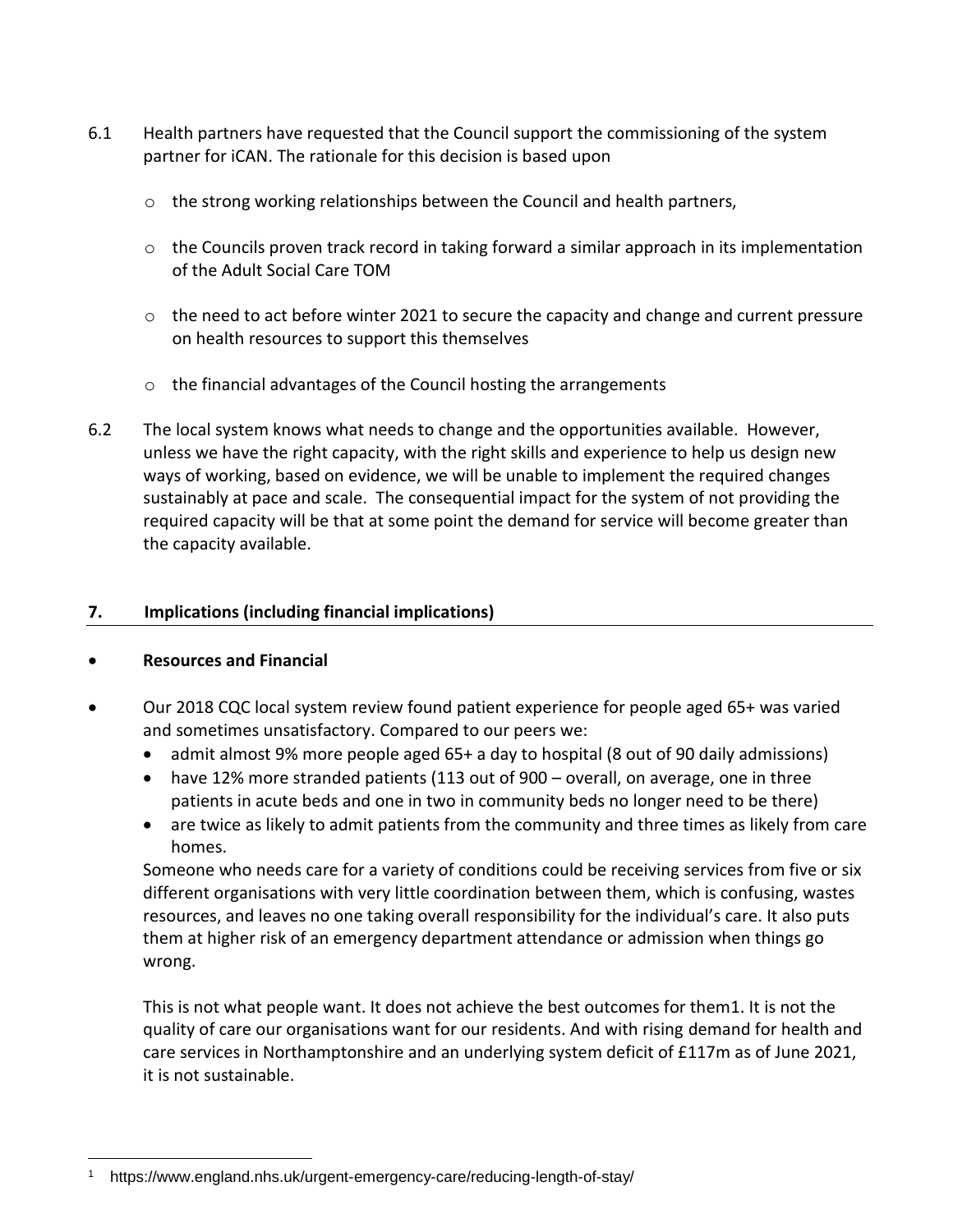Indeed, if we do not act now, in four years the needs will have increased so much that we will not be able to support our population adequately:



- The development of the ICAN programme was informed by independent diagnostic work to establish opportunities to improve services, deliver better outcomes for local people and achieve efficiency savings. The diagnostic work produced clear evidence of the potential of the programme and the requirement for investment in a system transformation partner to support its realisation.
- Health partners have identified that a one off investment of around £8m with a system transformation partner could realise a benefit range of circa £13.3m and £18m in annual recurrent gross savings. The £8m investment would be structured on a 100% contingent fee basis.
- At this stage the Council has not made a contribution to the cost of iCAN, and unless demonstrable efficiencies from the programme can be evidenced as being delivered to the Council, then the programme will be fully Health funded.
- However, in the event that this work identifies that efficiencies would be realised to the Council then subject to an acceptable return on investment level, delegated authority is requested to agree one off revenue funding to contribute to the iCAN programme up to a value of £1m. Should this investment be required (in order to deliver additional ongoing savings in excess of this amount) then officers will seek to identify the additional amount through existing funding sources in the budget or relevant earmarked reserves. If the additional requirement cannot be met from these funding sources, then it will need to be met by general fund balances.
- **Risk**
- There is a risk of challenge because the Council are not reprocuring but modifying an existing Adults contract with an existing supplier, that we could be challenged by other providers in the market. In the event of challenge, the modification would not go ahead. However, there would be significant pressures on the system including: -
	- Pressure on acute, community and social care capacity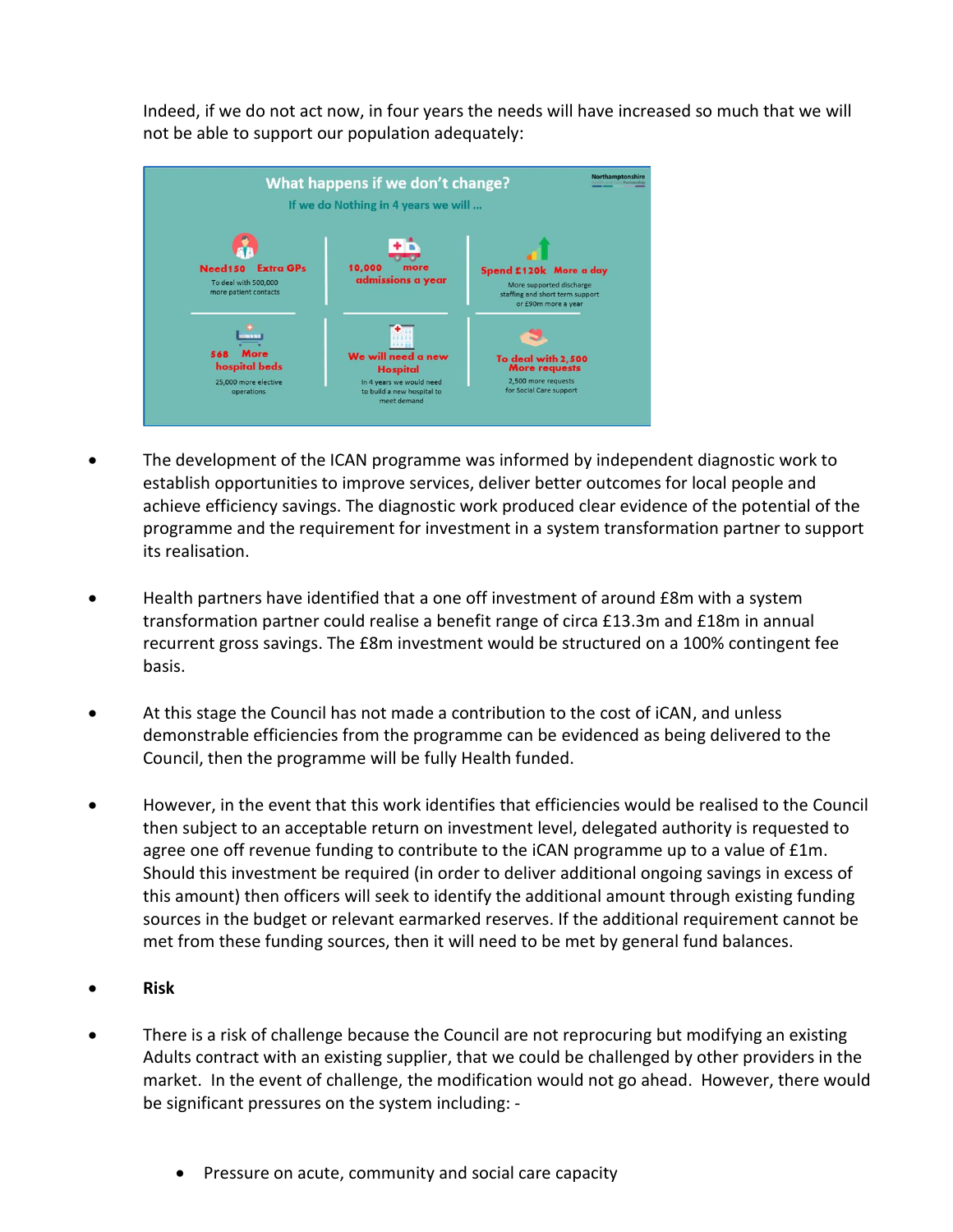- Additional costs to social care due to purchasing additional high cost capacity (care home beds)
- The need to commission external services to assist with managing flow (eg brokerage)

After consulting with the legal and procurement team the risk is mitigated and the Council would be in defensible position in the context of the Public Contract Regulations 2015 in that;

- As part of this process we have sought approval of West Northants cabinet and the CCG as to whether to continue the next stage of this programme.
- Winter pressures and the risk of further waves of COVID 19 do not enable the procurement of an alternative provider.
- It is recognised that in our iCAN procurement call off process that we clearly identified a ceiling of £5m for the project. As a diligent authority it is absolutely realistic the cost of the ICAN programme could have exceeded the original funding allocation given its uniqueness and innovative nature.
- The modifications will not change the nature of the contracts only to expand them.
- The Adults TOM contract always envisaged a significant piece of work with health on the Acute pathways of care and while some success has been had the scale of this part of the programme was delayed and reduced due to COVID. Modifying the Adults TOM contract and as adults is embedded in the ICAN programme delivery helps us to realise the full benefit for our communities and residents both for Winter 21 and ongoing.

#### **Legal**

There has been involvement from both legal and procurement officers to ensure that the necessary steps are being taken to minimise the risk of challenge and to ensure that as far as possible the process complies with current procurement, contractual requirements, rules, and the detailed process is set out in the body of the report.

Under Regulation 72 of the Public Contract Regulations 2015 there are several options available to the Council is to extend and/ or modify an existing contract as long as the Council can demonstrate the following:

- (i) the need for modification has been brought about by circumstances which a diligent contracting authority could not have foreseen.
- (ii) the modification does not alter the overall nature of the contract.
- (iii) any increase in price does not exceed 50% of the value of the original contract.
- (iv) if the proposed variation has been specifically provided for in the contract.
- (v) where a change of contractor cannot be made for economic or technical reasons.
- (vi) where the modifications are not substantial (regulation 72(1)(e))

As the Council is relying on the above regulations to extend and /or modify the contract and have justifiable reason (as set out on the report) then they should also publish the modification by way of a notice on Find a Tender service (FTS) as required by Regulation 72(3) and (4)).

#### **Consultation**

There is no need for WNC to specifically consult on this process as this is embedded within the iCAN programme. Work was done previously in 2019 when shaping the ICAN programme